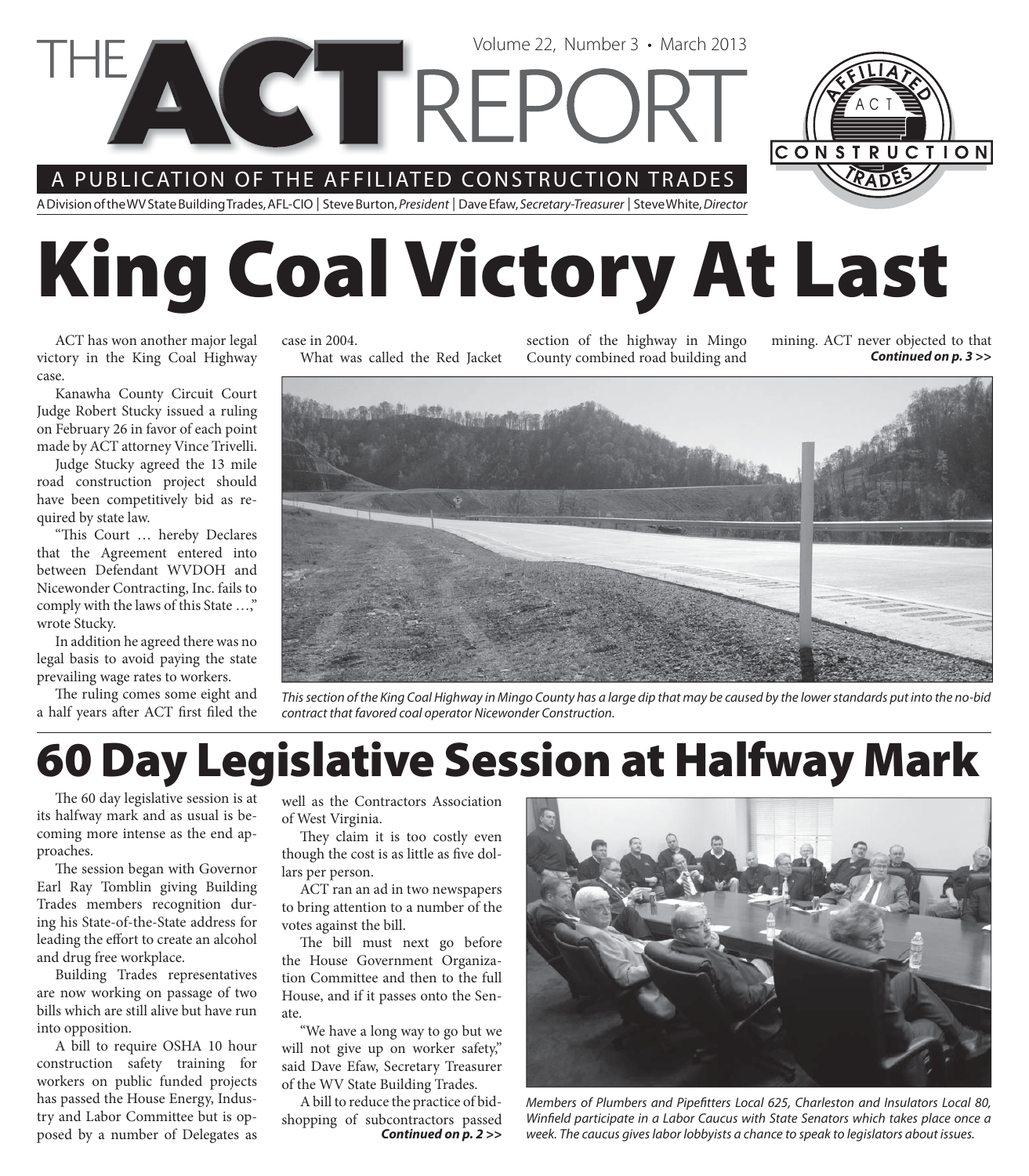## **Bowling Event Raises More Than \$50,000 for Cabell Huntington Children's Hospital**

Members of the Tri-State Building Trades Council have raised more than \$50,000 for the Children's Hospital being built at Cabell Huntington Hospital.

Their latest effort was a bowling tournament held on Sunday, February 15th at Colonial Lanes in Huntington, WV.

There were 19 teams of four people each making a total of 76 participants.

The winning team came from Boilermakers Local #105, Waverly, Ohio and included Ryan Kilgour, Alex Kilgour, Jamie Hayes, and Joe Coleman.

They also won a 50/50 drawing and donated \$327 back to the Children's Hospital.

Peter Bostic representing Greenbrier Hotel employees with UNITE/ HERE had the highest individual score at 625 for three games.

"This was our third bowling event to raise money for the Children's Hospital and the amount we have raised is close to \$50,000," said Steve Burton, Business Manager of the Tri-State Building and Construction Trades Council.

According to Burton when other contributions from affiliated local unions are added in Tri-State has raised more than \$100,000 for the project.

The tournament was organized by Tri-State and Neighborgall Construction.

Colonial Lanes also contributed a prize for participants.



19 teams of four participate in a February 15 bowling tournament to raise money for Cabell Huntington's Children's Hospital.

## *Legislative Session*

"...we will not give up

on worker safety,"

**Dave Efaw**

Secretary-Treasurer WV State Building Trades

#### *Continued from Page 1*

the House Judiciary Committee and now must go before the House Finance Committee.

It would create a 24 hour deadline once bids are opened to submit a list

of subcontractors for any public project.

"After the low bid is in taxpayer gets no benefit from lower sub prices, but contractors can pocket thousands

and lower a projects quality if they are allowed to work a price down endlessly," said Steve Burton, President of the WV State Building Trades and a long-time board member of the State School Building Authority.

The SBA has had a two hour requirement for sub listing which have proven to work well for many years.

As predicted there have been a number of bills proposed to attack working families. Numerous anti-union 'Right-to-Work' propos-

> als would force union members to pay for services enjoyed by freerider nonunion workers.

> A variety of bills aimed at lowering construction workers

wages on public projects by weakening or eliminating the prevailing wage laws have also been introduced.

"These bills are not getting any traction now," said Efaw. "But we must watch them closely to make sure they do not advance."

The session ends on April 13.  $\blacksquare$ 

### **Valentine's Day Rally in Support of Nurses**



Trades members show their support for area workers on Valentine's Day. Employees voted for union representation at Bluefield Medical Center last August, by more than 62 percent. A win was also recorded at Greenbrier Valley Medical Center in Lewisburg. Both facilities are owned by Community Health Systems which refuses to meet with National Nurses United representatives to negotiate a contract.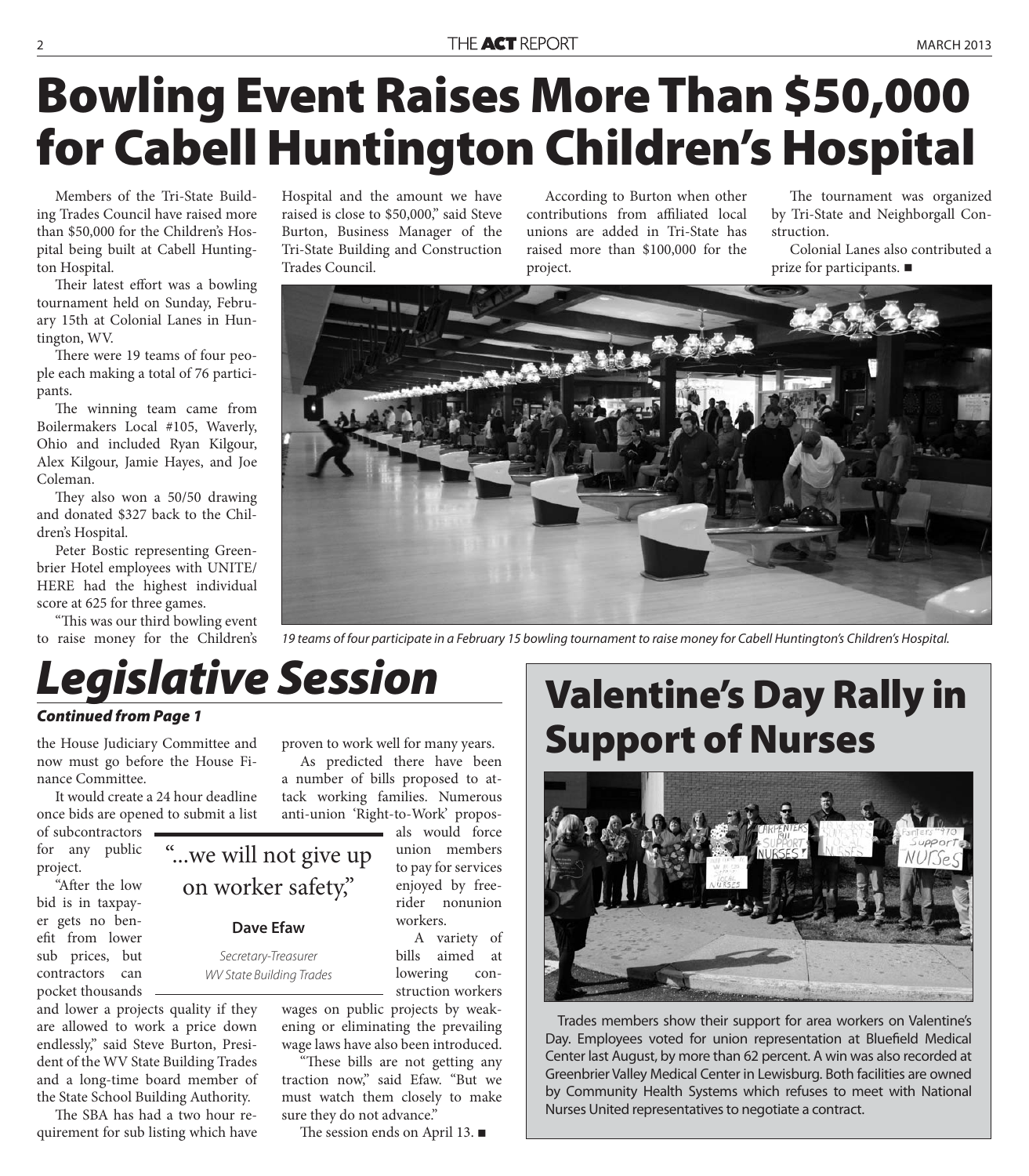### **Carpenters and Laborers Handbill Pioneer Federal Credit Union in Charleston** *Imported Labor Working on New Branch*

Members of the Carpenters and Laborers in the Charleston area distributed handbills to alert Pioneer Federal Credit Union members about imported workers building a new branch bank.

The million dollar project is going up in the Teays Valley area of Putnam County but the handbills went out at Pioneers office in Charleston.

Pioneer hired a general contractor who has imported at least two subcontractors from Ohio to do framing and interior work.

Craft representatives had gone to the credit union officials when the project was bid to warn them about the track record of imported workers but apparently their concerns fell on deaf ears.

According to Pioneer's web site the credit union was started by teachers. When the West Virginia chapter of the American Federation of Teachers found out what was going on they

rallied to support local worker.

AFT-WV president-elect Christine Campbell sent a postcard to local teachers alerting them to the problem. The message urged teachers to contact Pioneers CEO and voice support for local worker.

"We appreciate the strong support we got from local teachers," said Scott Brewer, Service Representative of Carpenters Local 1207 in Charleston.

Contact:

**Dana Rawlings**, Pioneer CEO

1320 Kanawha Blvd. East, Charleston, WV 25301 Or call (304) 348-6648

### *King Coal Victory Continued from Page 1*

#### concept.

But at the same time the coal company was promised millions of public dollars, and ultimately received well over \$100 million of state and federal funds for the project.

ACT argued the road was a public project and should have been put out for bid.

Building roads and mining coal was nothing new in West Virginia.

The state has 30 days to decide if they want to appeal the ruling to the WV Supreme Court of Appeals. However they have already lost two procedural rulings before that court.

"We are obviously very pleased with the ruling and credit our attorney Vince Trivelli for his hard work," said ACT Director Steve White.

"It took way too long to get our

day in court but we believe for future projects we have preserved one of the most important protections the public has when tax funds are spent – open competitive bidding."

The case had stalled in Federal court for many years where lawyers for the WV and US Departments of Transportation along with Nicewonder Contracting argued ACT did not have standing to object to the project, the project.

They also argued the project was supposedly a great savings to the public, and that state and federal law allowed the no-bid contract under special circumstances.

Eventually the case was dismissed from Federal court when Judge John Copenhaver ruled ACT did not have any legal standing to challenge the

Handbilling the Pioneer Federal Credit Union in Charleston are (from left) Jim Hailey and Craig Harvey of Laborers Local 1353. They want members of the credit union to know Pioneer has hired a contractor who is importing subcontractors and workers for jobs needed by local workers.

no-bid contract.

"The effect of Judge Copenhaver's ruling seemed to be that only the contractor and the state agencies had a right to go to court, a bizarre ruling since they all were in the deal together," said White.

In state court ACT ended up winning the argument about standing before the WV Supreme Court which led to Judge Stucky scheduling a trial date in January and then making his ruling.

Whether or not workers on the project will be able to collect back wages, which some estimate will be

in the millions, remains to be determined.

Also still in question is the quality of the road. From the start, ACT expressed concerns about the lower standards used for constructing the project.

ACT believed the coal company was allowed to cut corners in a variety of ways that could lead to an inferior product.

The project is almost complete but a site inspection late last year by a professional engineer hired by ACT identified numerous problems with the road.